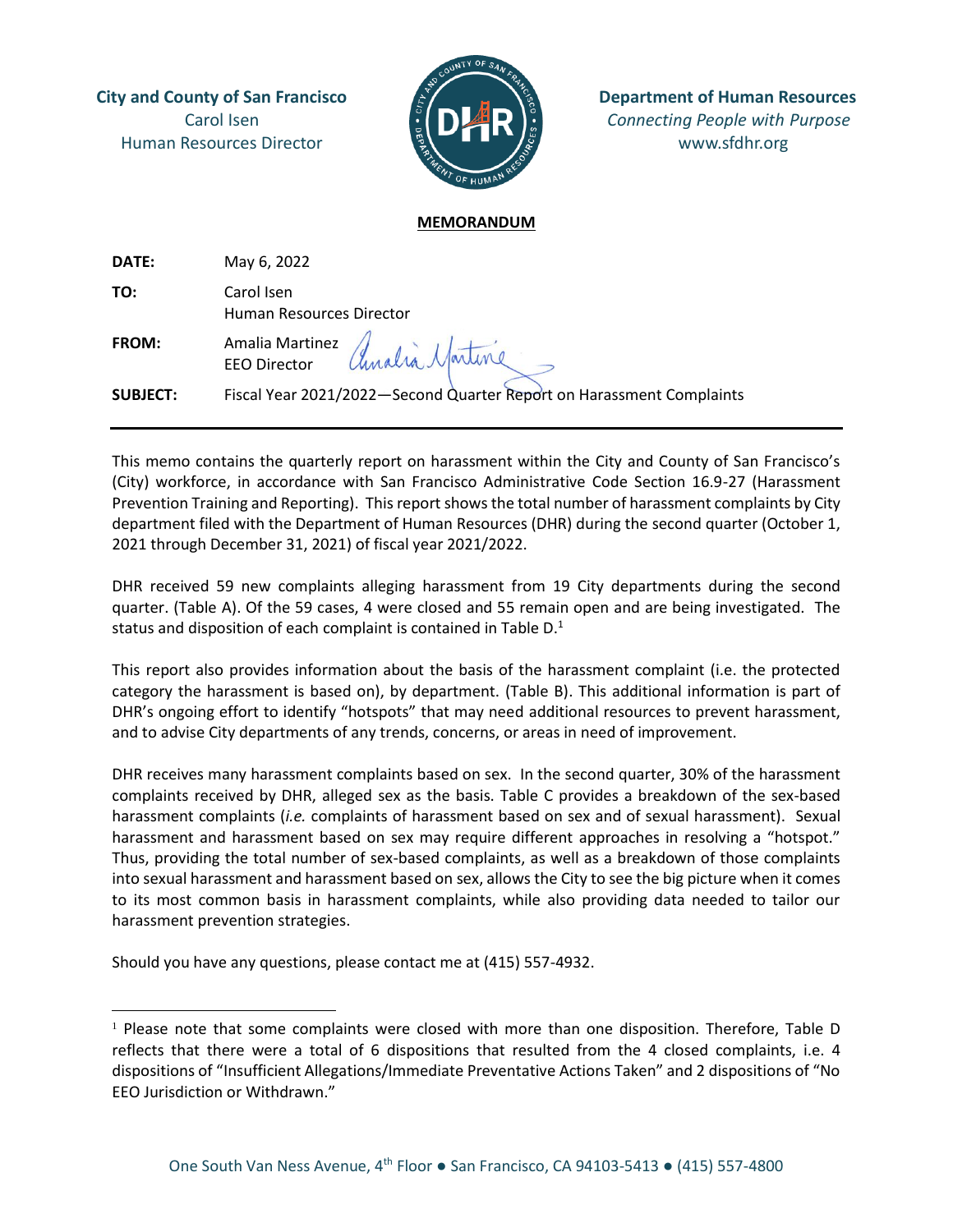## **Table A Harassment Complaints by Department Second Quarter of Fiscal Year 2021/2022 (October 1, 2021 through December 31, 2021)**

| <b>Department</b>                      | Total <sup>1</sup>       |
|----------------------------------------|--------------------------|
| <b>Airport Commission</b>              | 2                        |
| City Administrator's Office            | 3                        |
| <b>District Attorney's Office</b>      | $\mathbf{1}$             |
| Environment                            | 1                        |
| Fine Arts Museum                       | $\overline{\phantom{a}}$ |
| <b>Fire Department</b>                 | 3                        |
| Homelessness & Supportive Housing      | $\overline{\phantom{a}}$ |
| <b>Human Services Agency</b>           | 3                        |
| <b>Municipal Transportation Agency</b> | 7                        |
| <b>Police Department</b>               | 3                        |
| Port of San Francisco                  | 1                        |
| <b>Public Defender's Office</b>        | 3                        |
| <b>Public Health</b>                   | 9                        |
| <b>Public Library</b>                  | 1                        |
| <b>Public Utilities Commission</b>     | $\mathfrak{p}$           |
| <b>Public Works</b>                    | 3                        |
| <b>Recreation and Park</b>             | 4                        |
| <b>Sheriff's Department</b>            | 8                        |
| <b>War Memorial</b>                    | 1                        |
| <b>Total Complaints</b>                | 59                       |

<sup>&</sup>lt;sup>1</sup> All complaints of harassment, including sexual harassment, are included in these figures. These complaints were filed pursuant to the City's internal process. Complaints filed externally with the California Department of Fair Employment and Housing (DFEH) or the U.S. Equal Employment Opportunity Commission (EEOC) are not included.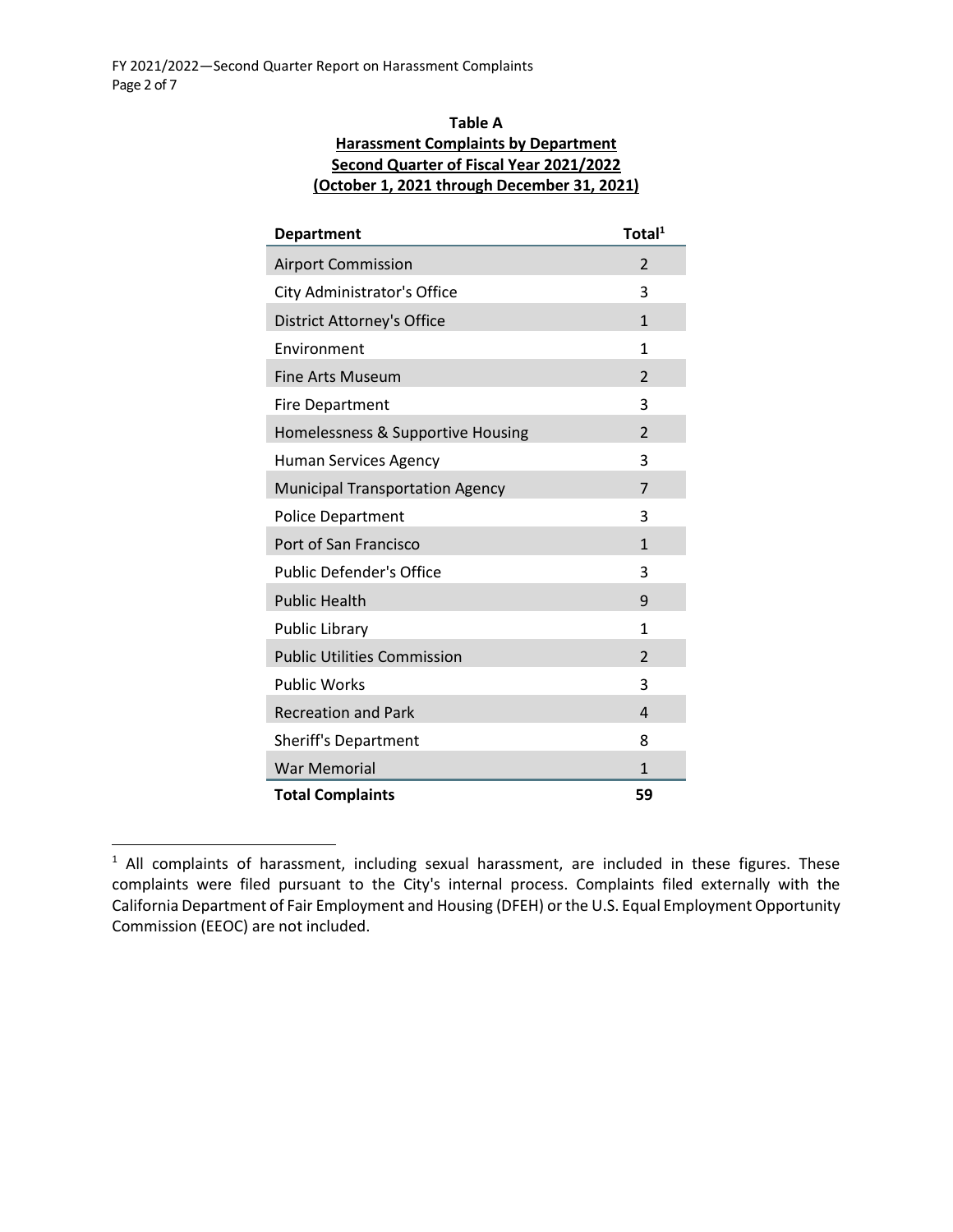## FY 2021/2022—Second Quarter Report on Harassment Complaints Page 3 of 7

| Table B                                                                            |
|------------------------------------------------------------------------------------|
| Harassment Complaints by Protected Category Alleged and by Department <sup>2</sup> |
| Second Quarter of Fiscal Year 2021/2022                                            |
| (October 1, 2021 through December 31, 2021)                                        |

|                                        |              | AIDS/HIV     |              | Med. Cond<br>Disability/ | Gender Ident. |        |                | Parental Stat |                | Religion       | Retaliation  |              | Orientation    |
|----------------------------------------|--------------|--------------|--------------|--------------------------|---------------|--------|----------------|---------------|----------------|----------------|--------------|--------------|----------------|
| <b>Department</b>                      | Age          |              | Color        |                          |               | Height | Other          |               | Race           |                |              | Sex          | Sexual         |
| <b>Airport Commission</b>              |              |              |              |                          |               |        |                |               | $\mathbf{1}$   |                |              | $\mathbf{1}$ |                |
| City Administrator's Office            | $\mathbf{1}$ |              |              |                          |               |        |                |               | $\mathbf{1}$   |                |              | 2            |                |
| <b>District Attorney's Office</b>      |              |              |              |                          |               |        |                |               |                |                |              | $\mathbf{1}$ |                |
| Environment                            |              |              |              |                          |               |        |                |               |                |                |              |              |                |
| Fine Arts Museum                       |              |              |              |                          |               |        |                |               | $\mathbf{1}$   |                | $\mathbf{1}$ |              |                |
| <b>Fire Department</b>                 |              |              |              |                          |               |        | 2              |               |                |                | 1            |              |                |
| Homelessness & Supportive Housing      |              |              |              |                          | $\mathbf{1}$  |        | $\mathbf{1}$   |               |                |                |              |              |                |
| <b>Human Services Agency</b>           |              |              |              |                          |               |        |                |               |                |                | 1            | 1            |                |
| <b>Municipal Transportation Agency</b> |              |              |              |                          |               |        | 3              |               | $\overline{2}$ |                | 2            | 3            |                |
| Police Department                      |              |              |              |                          |               |        |                |               | 2              |                |              | $\mathbf{1}$ |                |
| Port of San Francisco                  |              |              |              |                          |               |        |                |               | $\mathbf{1}$   |                |              |              |                |
| Public Defender's Office               |              |              |              |                          |               |        |                |               | 1              |                |              | 2            |                |
| <b>Public Health</b>                   |              | $\mathbf{1}$ |              | $\overline{2}$           |               |        | 5              |               | $\overline{2}$ |                | $\mathbf{1}$ | $\mathbf{1}$ | $\overline{2}$ |
| Public Library                         |              |              |              |                          |               |        |                |               |                |                | $\mathbf 1$  |              |                |
| <b>Public Utilities Commission</b>     | $\mathbf{1}$ |              |              | $\mathbf{1}$             |               |        |                |               | $\mathbf{1}$   |                |              | 3            |                |
| <b>Public Works</b>                    |              |              |              |                          |               |        | $\overline{2}$ |               | 1              |                |              | 1            |                |
| <b>Recreation and Park</b>             | $\mathbf{1}$ |              |              |                          |               |        |                |               | 3              |                |              | $\mathbf{1}$ |                |
| Sheriff's Department                   | $\mathbf{1}$ |              | $\mathbf{1}$ | $\mathbf{1}$             |               |        | $\overline{2}$ |               | $\mathbf{1}$   | $\overline{2}$ |              |              |                |
| <b>War Memorial</b>                    |              |              |              |                          |               |        |                |               | $\mathbf{1}$   |                |              | $\mathbf{1}$ |                |
| <b>Total</b>                           | 4            | $\mathbf{1}$ | $\mathbf{1}$ | 4                        | 1             | 1      | 15             | 1             | 19             | 3              | 7            | 18           | 3              |

<sup>&</sup>lt;sup>2</sup> The quarterly reports reflect the harassment allegations filed with DHR EEO as of the close of that quarter. However, complainants may choose to amend their complaints to include additional protected categories as a basis for the alleged harassment after the close of quarter. Those amended complaints will be reflected in the annual report only. As a result, the annual report may contain more complaints than the combined total of the quarterly reports.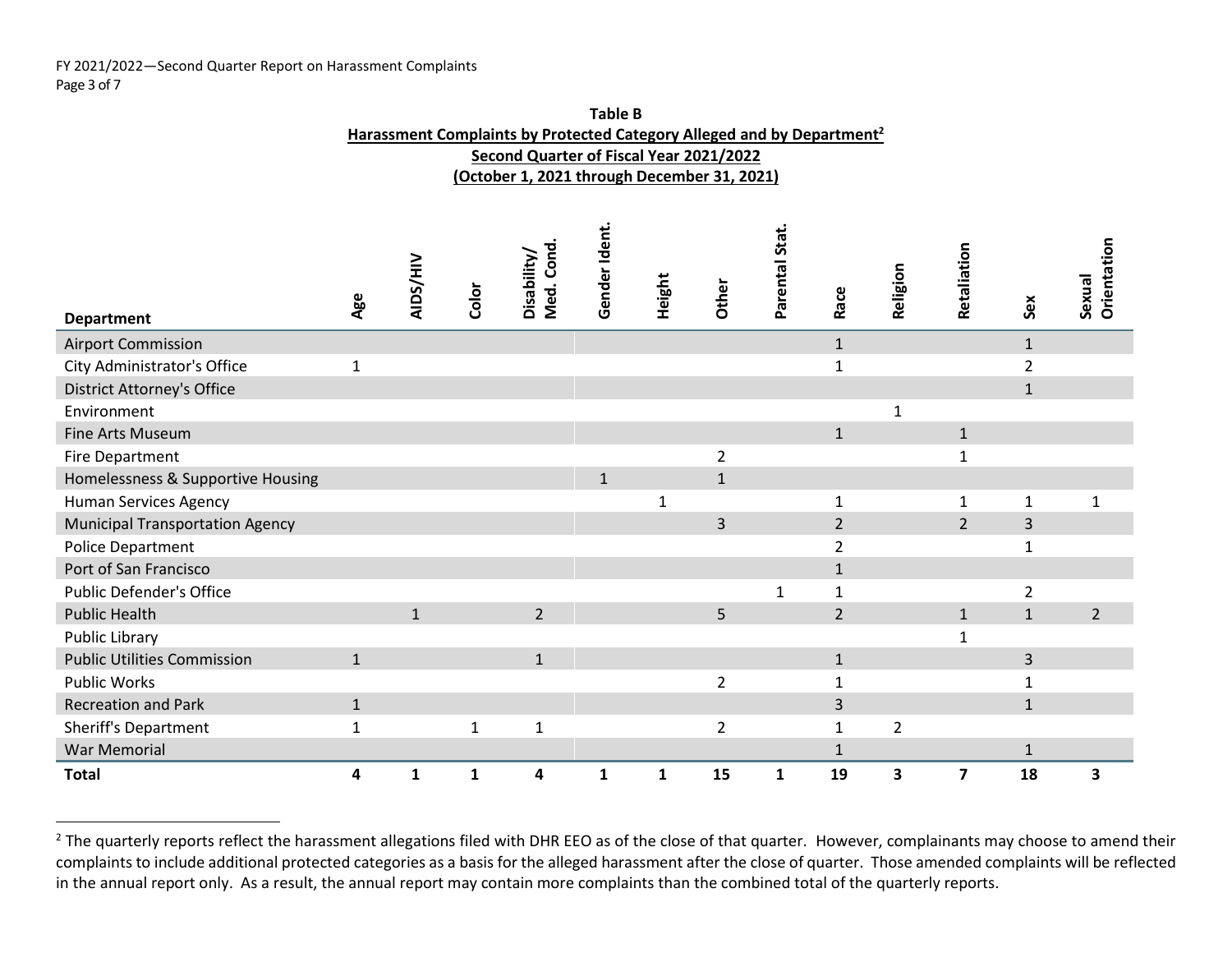| Table C                                                    |
|------------------------------------------------------------|
| Sex-Based Harassment Complaints by Department <sup>3</sup> |
| <b>Second Quarter of Fiscal Year 2021/2022</b>             |
| (October 1, 2021 through December 31, 2021)                |

| <b>Department</b>                      | <b>Sexual</b><br><b>Harassment</b> | <b>Harassment</b><br><b>Based on Sex</b> |
|----------------------------------------|------------------------------------|------------------------------------------|
|                                        |                                    |                                          |
| <b>Airport Commission</b>              | $\mathbf{1}$                       |                                          |
| City Administrator's Office            | $\overline{2}$                     |                                          |
| District Attorney's Office             | $\mathbf{1}$                       |                                          |
| Human Services Agency                  | $\mathbf{1}$                       |                                          |
| <b>Municipal Transportation Agency</b> | $\overline{\phantom{a}}$           | $\mathbf{1}$                             |
| Police Department                      | $\mathbf{1}$                       |                                          |
| <b>Public Defender's Office</b>        | $\mathbf{1}$                       | $\mathbf{1}$                             |
| <b>Public Health</b>                   |                                    | 1                                        |
| <b>Public Utilities Commission</b>     | $\mathbf{1}$                       | $\mathfrak{p}$                           |
| <b>Public Works</b>                    |                                    | $\mathbf{1}$                             |
| <b>Recreation and Park</b>             | $\mathbf{1}$                       |                                          |
| War Memorial                           |                                    | 1                                        |
| Total                                  | 11                                 | 7                                        |

 $3$  Sex-based harassment complaints may contain allegations of sexual harassment, harassment based on sex, or both. Sexual harassment is defined as:

- Any unwelcome sexual advance, request for sexual favors, and other physical, verbal, or visual conduct of a sexual nature; or
- Conditioning an employment benefit on the acceptance of sexual or romantic favors; or
- Making or threatening reprisals after a negative response to a sexual or romantic advance.

Sexual harassment is distinguished from harassment based on sex, as the latter is defined as physical, verbal, or visual conduct based on sex, but is not of a sexual nature. For example, a sex-based harassment complaint resulting from a colleague stating "females are not qualified to be firefighters" would be included in the Harassment Based on Sex column.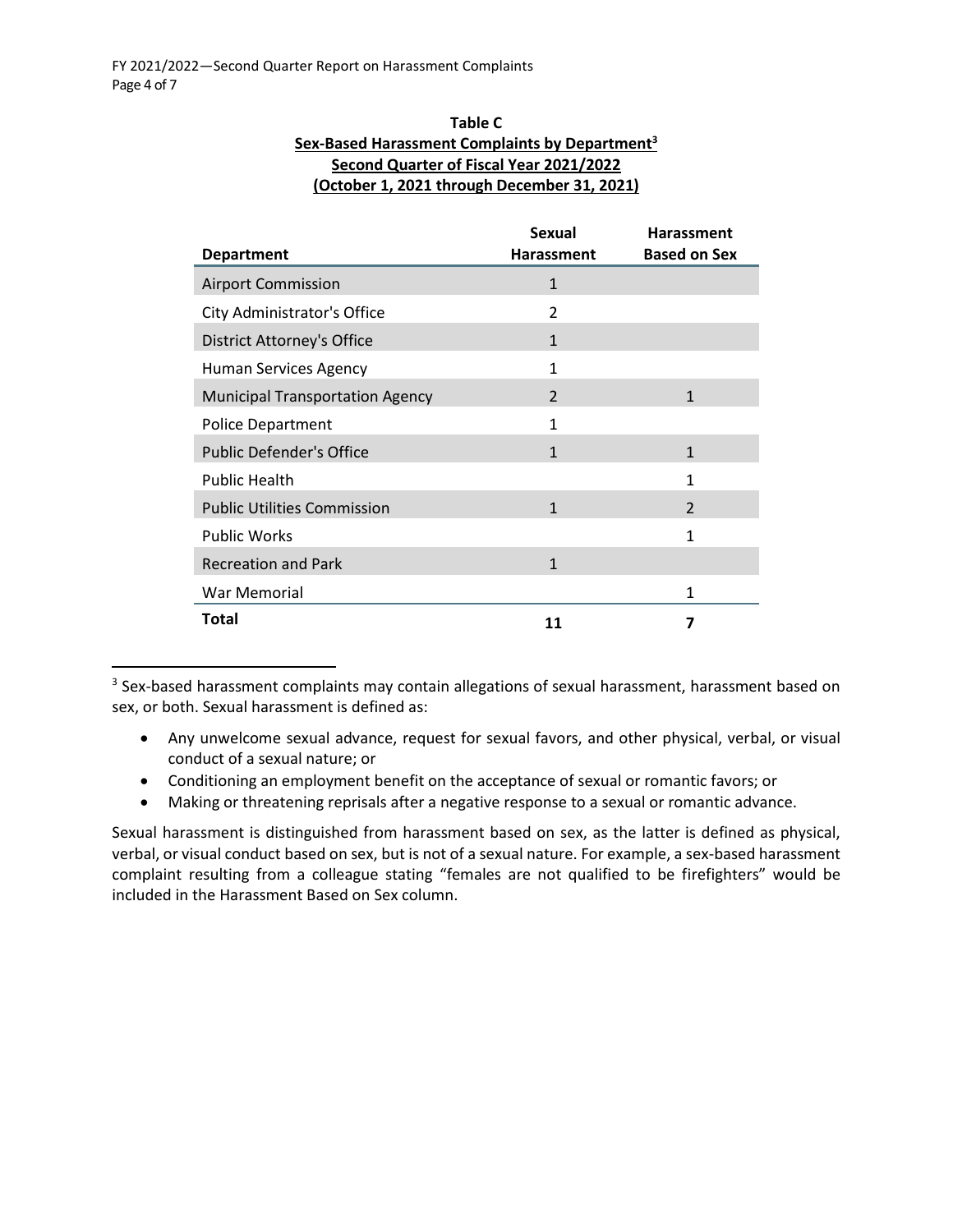## **Table D Status and Disposition of Harassment Complaints<sup>4</sup> Second Quarter of Fiscal Year 2021/2022 (October 1, 2021 through December 31, 2021)**

|                                        |         |              |           | <b>Closed</b>             |                     |                |
|----------------------------------------|---------|--------------|-----------|---------------------------|---------------------|----------------|
|                                        |         |              |           | Insufficient Allegations/ |                     |                |
|                                        |         | Insufficient |           | Immediate Preventative    | No EEO Jurisdiction |                |
| <b>Department</b>                      | Settled | Evidence     | Sustained | <b>Actions Taken</b>      | or Withdrawn        | Open           |
| <b>Airport Commission</b>              |         |              |           | $\mathbf{1}$              |                     | $\mathbf{1}$   |
| City Administrator's Office            |         |              |           |                           |                     | 3              |
| <b>District Attorney's Office</b>      |         |              |           |                           |                     | $\mathbf{1}$   |
| Environment                            |         |              |           |                           |                     | 1              |
| Fine Arts Museum                       |         |              |           |                           |                     | $\overline{2}$ |
| Fire Department                        |         |              |           |                           |                     | 3              |
| Homelessness & Supportive Housing      |         |              |           |                           |                     | $\overline{2}$ |
| Human Services Agency                  |         |              |           |                           |                     | 3              |
| <b>Municipal Transportation Agency</b> |         |              |           | $\mathbf{1}$              | $\mathbf{1}$        | 6              |
| <b>Police Department</b>               |         |              |           |                           |                     | 3              |
| Port of San Francisco                  |         |              |           |                           |                     | $\mathbf{1}$   |
| <b>Public Defender's Office</b>        |         |              |           |                           |                     | 3              |
| <b>Public Health</b>                   |         |              |           |                           |                     | 9              |
| Public Library                         |         |              |           |                           |                     | $\mathbf{1}$   |
| <b>Public Utilities Commission</b>     |         |              |           |                           |                     | $2^{\circ}$    |
| <b>Public Works</b>                    |         |              |           |                           |                     | 3              |
| <b>Recreation and Park</b>             |         |              |           |                           |                     | 4              |
| Sheriff's Department                   |         |              |           | 1                         |                     | 7              |
| <b>War Memorial</b>                    |         |              |           | $\mathbf{1}$              | $\mathbf{1}$        |                |
| <b>Total</b>                           | 0       | 0            | 0         | 4                         | $\overline{2}$      | 55             |